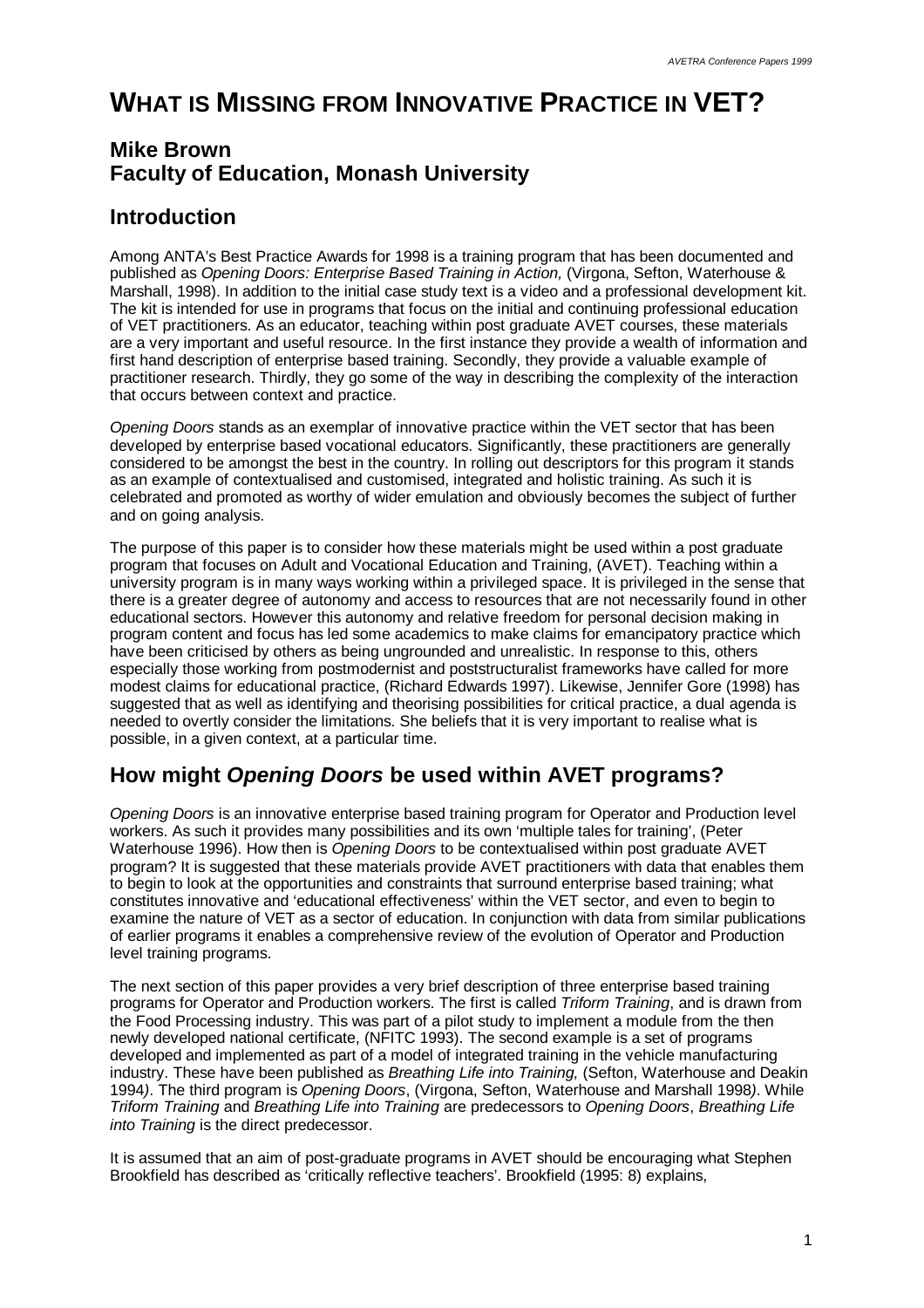reflection becomes critical when it has two distinctive purposes. The first is to understand how considerations of power undergird, frame, and distort educational processes and interactions. The second is to question assumptions and practices that seem to make our teaching lives easier but actually work against our own best long-term interests.

Given this aim, a two tiered framework is suggested for reviewing these programs. The first tier is directly derived from these exemplary innovative programs. This framework is intended to show what constitutes educational effectiveness in this sector. However it is argued that this framework alone provides only a technicist approach to instruction. Subsequently this leads to the second tier of the framework aimed at gaining an understanding of the social vision and politics encapsulated by the programs. This is aligned to some of the more critical adult educators involved with the development of pedagogical praxis and who include the development of 'power awareness' as an intention of their pedagogy, (Shor 1992, 129 and 1993, 32).

Foucault's notion of discourse is important to this review. According to McHoul and Grace (1993, 31) Foucault conceptualised discourse not as language or interaction but as a relatively well bounded area of social knowledge. Therefore, at any point in time it is only possible to write, speak or think about social practices in certain ways and not others. In this way 'a discourse' would be what constrains but also enables writing, speaking and thinking within such boundaries. Ball (1990, 2) describes this form of discourse as embodying meaning and social relationships. 'Meanings . . . . arise not from language but from institutional practices, from power relations. Words and concepts change their meaning and their effects as they are employed within different discourses'. Sara Mills (1997, 17) explains that 'a discourse is something which produces something else, rather than something which exists in and of itself and which can be analysed in isolation'.

Richard Edwards (1997) points out that within such conceptions of discourse, knowledge becomes contingent and situated. This has led to the idea that instead of one positivistic notion of truth their are in fact 'regimes of truth'. Different and competing discourses providing different truths. Chris Weedon (1987, 41) has pointed out that 'Discourses represent political interests and in consequence are constantly vying for status and power'. Some discourses take on the status of representing the common sense view of the world at a particular time. These powerful discourses are called dominant discourses. However as Anita Devos (1998) citing Ball explains, as discourses are constituted by inclusions and exclusions they therefore stand in antagonistic relations to other discourses, other possibilities of meaning, other claims, rights, and positions.

VET, along with specific training programs and even VET practitioners are simultaneously located within dominant and competing discourses. The dominant discourse defining what is included and what excluded is therefore argued to have substantial influence upon training programs. Linda Fore (1998) has shown in her research how the dominant discourse contextualises and subsequently directly impacts upon a program's structure and content.

# **Program 1 Triform Training and the Certificate of Food Processing**

Triform training was a pilot program. It involved monitoring the delivery methods for one module in relation to the teaching approaches appropriate for a group considered to be typical operators and production workers in the food processing industry. Triform training was innovative in that it utilised and combined three different methods of training. Over the course of a week the program involved a group training session, a one on one session and a self paced project. It was also a part of implementing the newly developed national Certificate of Food Processing. This certificate is in many ways a classic enactment of important aspects of the Carmichael Report (1992). As such the certificate has both an educational and industrial function.

The Certificate of Food Processing has been designed to have three levels. These corresponded to the ASF levels 1, 2 & 3. The course design requires that learners complete and obtain a set number of points at each of the levels with a point being equivalent to a nominal student contact hour. Successful completion of a competency based module that has a nominal duration of 40 hours equals 40 points and a 20 hour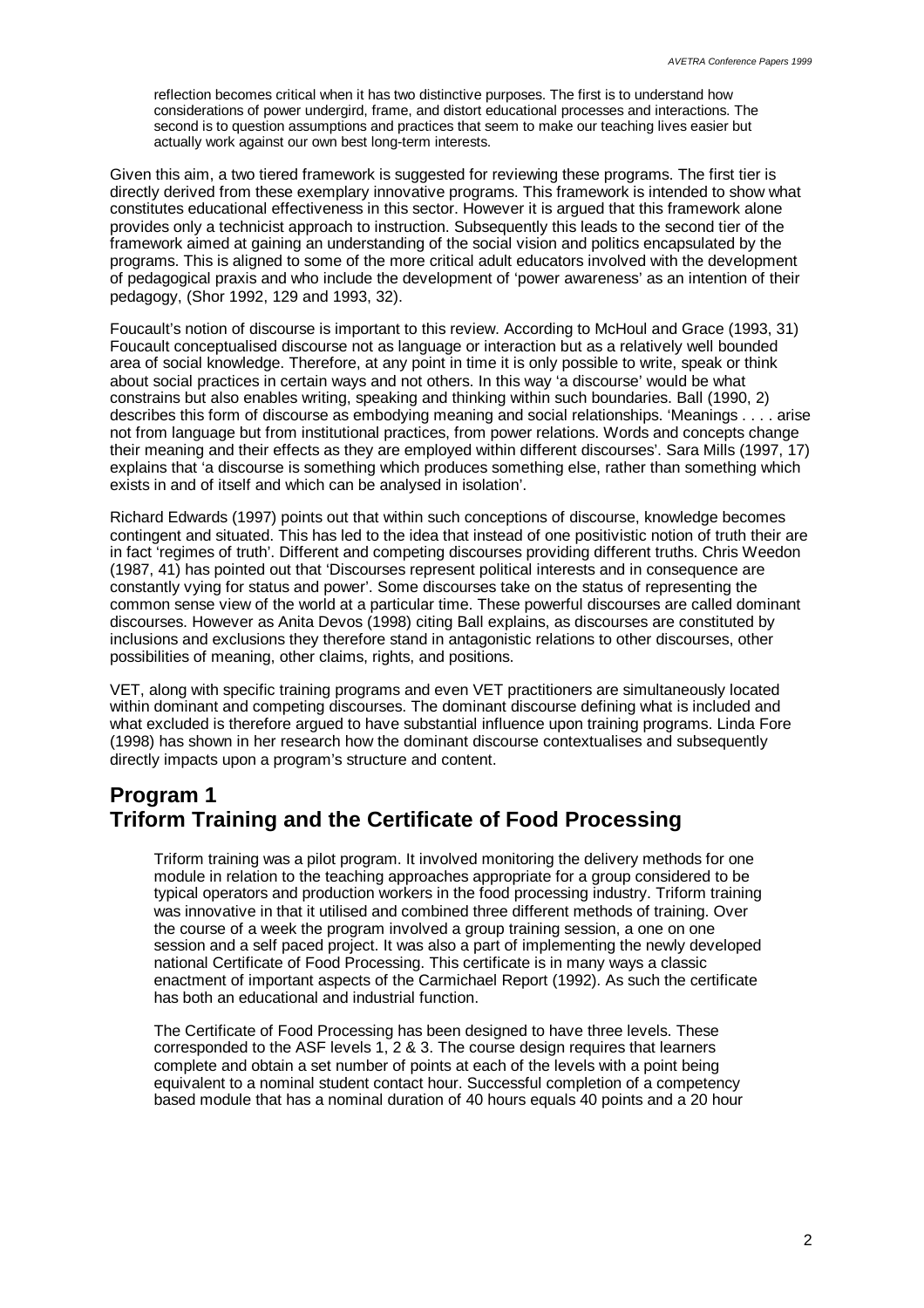module obtains 20 points. To successfully complete the Certificate (III), learners must obtain credit for 900 points.<sup>1</sup>

The design and content of the second program is different from the first in that it is developed from the specific work practices of the enterprise where the training is to take place. It represents a model of Integrated Training in the vehicle manufacturing industry, (Sefton, 1993; Cooney, 1993; Sefton, Waterhouse and Deakin, 1994; & Deakin, 1995). One significant advance is that the program involves the educational practitioner in the design phase of the curriculum development process.

### **Program 2 A Model of Integrated Training in Vehicle Manufacturing**

In 1993-94, the National Automotive Language and Literacy Coordination Unit (NALLCU) developed integrated training to implement the Vehicle Industry Certificate (VIC). They reported on implementation in six workplaces across the industry. Each case study involved different strategies as dictated by the needs and expectations of the particular workplaces. These are published in *Breathing Life into Training*. The VIC is an accredited competency based curriculum developed to offer training to operators and production workers in the vehicle and component parts manufacturing industry.

This project was conducted in the vehicle manufacturing sector of the automotive industry at a time of massive restructure and industry change. The need for international competitiveness was well recognised and government plans for the industry included reductions in tariffs and rationalisation of the industry.

The project arose from a proposal that a model of training which integrated key elements of the training, would provide a more effective strategy for addressing not only the literacy and language issues, but also other issues of workplace reform, (Sefton et al: 1994:7). The report clearly places the training within the context of industry restructure and workplace change. In this particular case, this was highly influenced by the Button plan<sup>2</sup>, and in a somewhat different direction by aspects of the national training reform agenda. Workplace change is described in the report as being tripartite with support from industry, unions and government, with an agreed agenda reached on the ways in which reform would be introduced. Changes in work practices are also detailed with one example being the move to the Japanese 'lean production system'. The report uses a diagram to illustrate the contextualisation of integrated training with four other areas which it names as the Global Context, Enterprise Strategies and Directions, National Directions & Policies and Union Strategies and Directions, (p. 16).

These first two programs were developed under the auspices of the previous Labor government and their national reform agendas for workplace change and training. As such they show the evolution within a different policy context than the third program. The third program occurred within the policy context of the more conservative coalition and their policies of increased market liberalism. This was also the guiding star of the previous government however it has been even more marked under the coalition. While the seeds were all sown under Labor this has had a significant effect on coalition led changes particularly in industrial relations.

### **Program 3 Opening Doors: Enterprise Based Training in Action (The Tickford Project)<sup>3</sup>**

l

This is an example of an enterprise based training program for shop floor employees at Tickford Vehicle Engineering conducted by Workplace Learning Initiatives. The program identified the key steps in the design and development process used by the company in

<sup>1</sup> Brown and Rushbrook (1995, 31) have shown the alignment between the completion of modules with skill based classifications and corresponding pay points.

<sup>2</sup> The Button Plan was an Industry Plan for the automotive industry that was launched by the Minister for Industry John Button in 1984 updated in 1989 and again in 1991. It called for a winding down of tariff protection, an increase in restructuring

assistance and a rationalisation of producers.<br><sup>3</sup> This program is worthy of further examination as it offers a great deal in the way of complex issues for VET researchers to consider. The 165 page case study, the video and the professional development kit can be ordered through the web site of the private provider, Workplace Learning Initiatives at <http//:www.wli.com.au>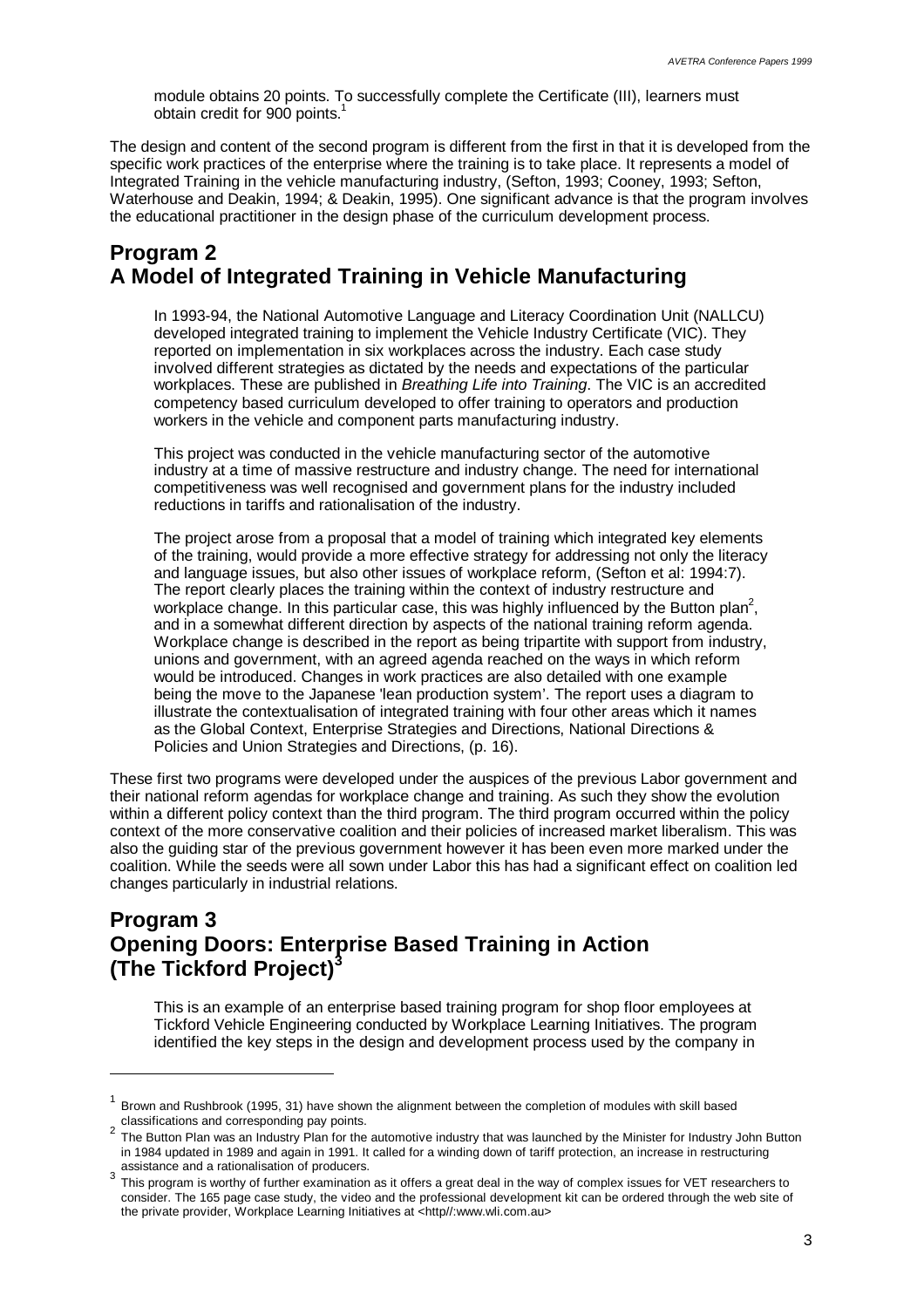producing high performance cars. These steps were replicated by the trainees in designing and building billy carts. The program adopted the same team structure, reporting and monitoring procedures that are used in authentic product development teams.

The program was delivered as a unit within the Vehicle Industry Certificate covering almost 50% of the course outcomes. It therefore offers a model by which industry competencies can be accounted for within an integrated, holistic program.

The project was nominated as a demonstration of best practice in educational effectiveness by ANTA. The ANTA funds allowed this private provider to make a video, prepare a professional development kit for industry trainers and write up a full case study.

These materials describe the program and how it was established as an example of an approach to VET which is context based, integrated and responsive to enterprise needs. It discusses the principles that made it successful and identifies features that are transferable to other work locations.

adapted from Crina Virgona's (Abstract) in Framework for Innovation, Australian Competency Research Centre (1998:35)4

Jennifer Gore (1993, 6; & 1998, 273) has explained that the notion of pedagogy has two aspects. The first is about instruction while the second is about social vision. Based on this idea the first analytical framework for the review is focused on showing the quality of the instruction or what ANTA calls the 'educational effectiveness'. The second analytical framework concentrates on understanding the political nature and social vision encapsulated by the programs.

# **The First Tier of the Analytical Framework (Educational Effectiveness & Instruction)**

 $\overline{a}$ 

This first analytical framework is used to look at how these programs are considered to be innovative and represent educational effectiveness. From the three programs it is possible to derive characteristics that represent innovative approaches to the design and development of the instruction with respect to enterprise based training programs. However, in some ways these may represent what Michael Collins (1991, 5) has referred to as part of the adult educators obsession with techniques that are aimed at improving the efficiency of learning. Consequently some caution is required in their proclamation as in their own way these may constitute a technicist approach to instruction.

With respect to innovative and 'best practice' for educational effectiveness, six key factors are identified.

- > *integrated training* is used in three different ways. Firstly it can mean the integration of modules, where the learning outcomes of two or more modules are mixed together (ie. integrated) and assessed through the completion of some more holistic task such as a project. Secondly, it can involve the thoughtful integration of work and the on-the-job learning with training and learning done off-the-job. Thirdly, it can refer to the way that training is integrated with workplace change.
- ÿ *embedded English language and literacy***:** This refers to the way that English language and literacy are learnt as needed, in this case within a VET program. This language and literacy learning occurs incidentally and secondary to skill development.
- ÿ *authentic learning,* involves the worker/learner considering and learning from content derived from their actual work. Consideration of real work situations, practices and issues is the basis of the training. Hence the learning is not simulated or generalised but is instead real, authentic and specific*.*
- situated learning refers to the way that the skills, knowledge and attitudes that are learnt are connected with the specific environment, situations and practices where they occur and where the worker/learner encounters them; the learning of embedded knowledge.

<sup>4</sup> This description of the Tickford Project is directly adapted from the abstract of Crina Virgona's conference paper *Best Practice Project: Opening Doors - enterprise based training in action*, given at and included within the proceedings of *Framework for Innovation*, Australian Competency Research Centre, (1998:35)<sup>4</sup>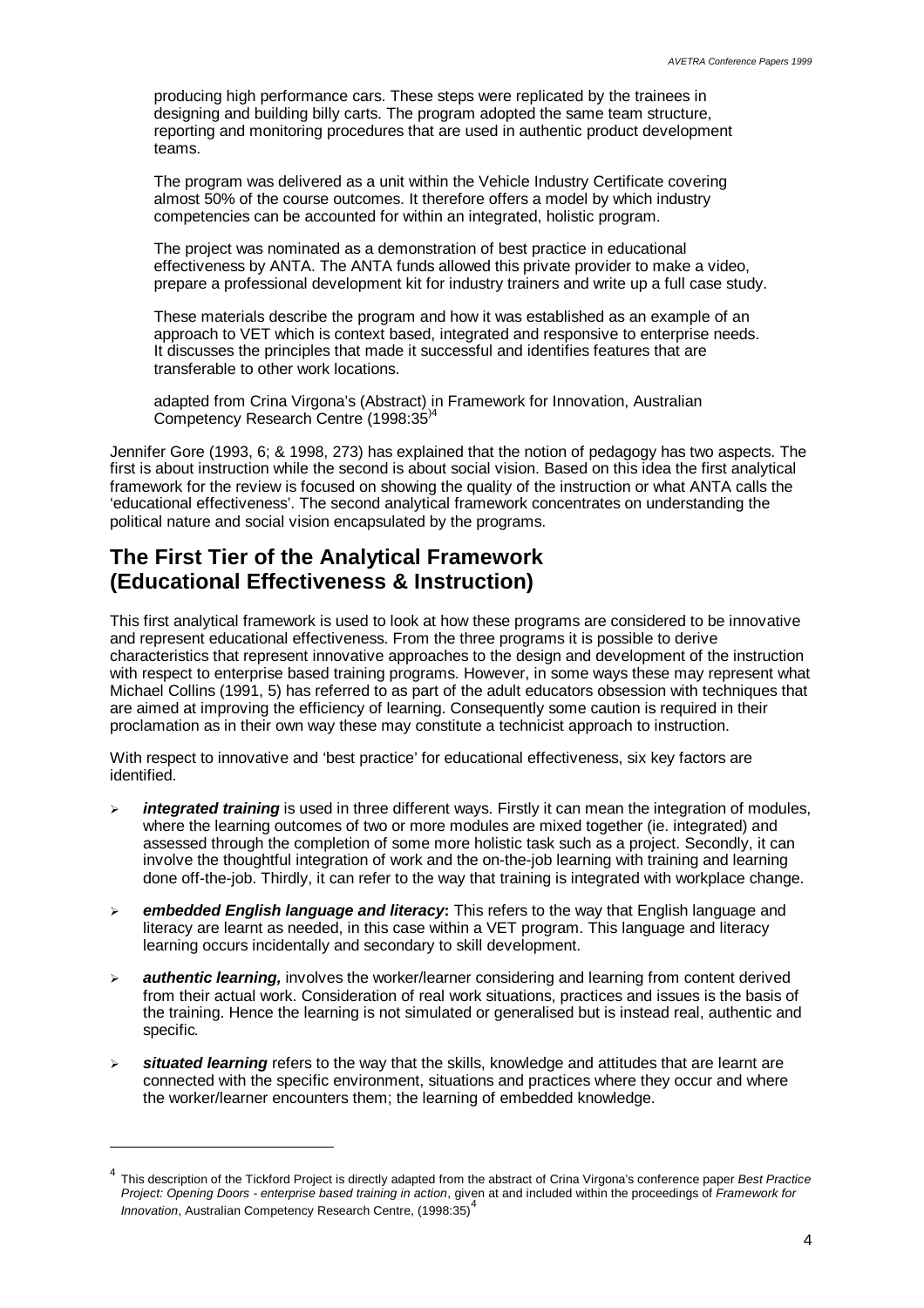- ÿ *customised curriculum* refers to the way in which educational practitioners re-interpret learning outcomes or competencies so as to fine-tune and align them to the particular situation and environment in which the learners will be working. Educators doing this aspect of curriculum development work must make interpretations and decisions about what the documented competencies will actually mean in relation to where the worker/learners perform their work. . (Lynda Wyse and Kath Brewer-Vinga, 1996: 55- 66, describe an example from the food processing industry).
- ÿ *contextualised curriculum* takes its meaning from the way that situations and conditions familiar to the experience of the worker/learners are used to contextualise the content of the curriculum. Throughout this paper it is used in two ways, these occur at a macro and micro level. The first refers to the way that the VET sector is located within dominant and competing discourses. The influence of these discourses shaping the structure and the design of programs and their curriculum. At the micro level the term is about the development of an 'indigenous' workplace curriculum or program which is driven by the specific requirements of a specific site and returns to accredited curriculum and pre-specified learning outcomes only as a secondary or final concern.

# **The Second Tier of the Analytical Framework: (The Politics and Social Vision)**

While the impetus for this tier comes from Jennifer Gore (1993, 6; & 1998, 273) it is also aligned to Brookfield's (1995) notion of developing critically reflective teachers. Three concepts are introduced.

**Power/Knowledge** is a concept instigated by Foucault which recognises the nexus that exists between power and knowledge. Foucault (1980:52) wrote, 'the exercise of power perpetually creates knowledge and, conversely, knowledge constantly induces effects of power'.

Power/Knowledge allows us to examine whose knowledge is privileged and whose is excluded, whose truth and whose world view prevails. These three programs like most other VET programs all have project advisory committees. The membership of these is very similar across the three programs in terms of representation of interests. Typically there are representatives of key employers, union officials, training boards, training providers and even government departments. While *Breathing Life into Training* uses a graphic (p. 16) to show that there are competing workplace reform agendas espoused by key stakeholders, the integrated model is depicted as developing and operating within the common ground - the intersection shared by these agendas. The program publications provide little acknowledgment of adversarial relations between employer representatives and union officials. Norman Fairclough (1992, 92) writes, 'hegemony is about constructing alliances, and integrating rather than simply dominating subordinate classes, through concessions or through ideological means, to win their consent'. Subsequently, it may be possible to describe these programs as representing a unified or 'corporate pedagogy'.

*Human Capital Theory:* this is a theory which is claimed to operate at two levels. In the first instance it occurs at the level of a group such as an organisation. Under this arrangement the organisation can invest in the development of its human capital by running training programs for its employees. Hence the organisation sees its most valuable asset as its people, or as 'human resources' and seeks an advantage from developing this resource and in adding value to their employees.

The second level at which it operates is that of the individual. Here the individual employee can choose to undertake extra education and training. This is considered to be an investment on their part in the development of their own human capital. For the investment to be realised the education and training must lead to an increased financial return in the form of higher wages. Peter Watkins (1991, 42) notes that human capital theory has come under question from a number of quarters. Nevertheless human capital theory has become an almost taken for granted assumption in justifying participation in vocational education and training programs.

The discourse of training reform is inexplicably tied to a belief in human capital theory. This can be seen where pay points have been negotiated to correspond with completion of sections of training programs. Brown & Rushbrook (1995, 31) have shown an extract from a training agreement within an Enterprise Bargaining Agreement where completion of specified modules are shown to directly correspond to Industrial classifications and rates of pay. This theory is the basis of the industrial and training reforms advocated by the ACTU and is the carrot held out by some employers.

Union officials occupy positions within their unions that are comparable with upper and middle level management within industry. Tom Brambles (1996) in his work on union leadership describes them as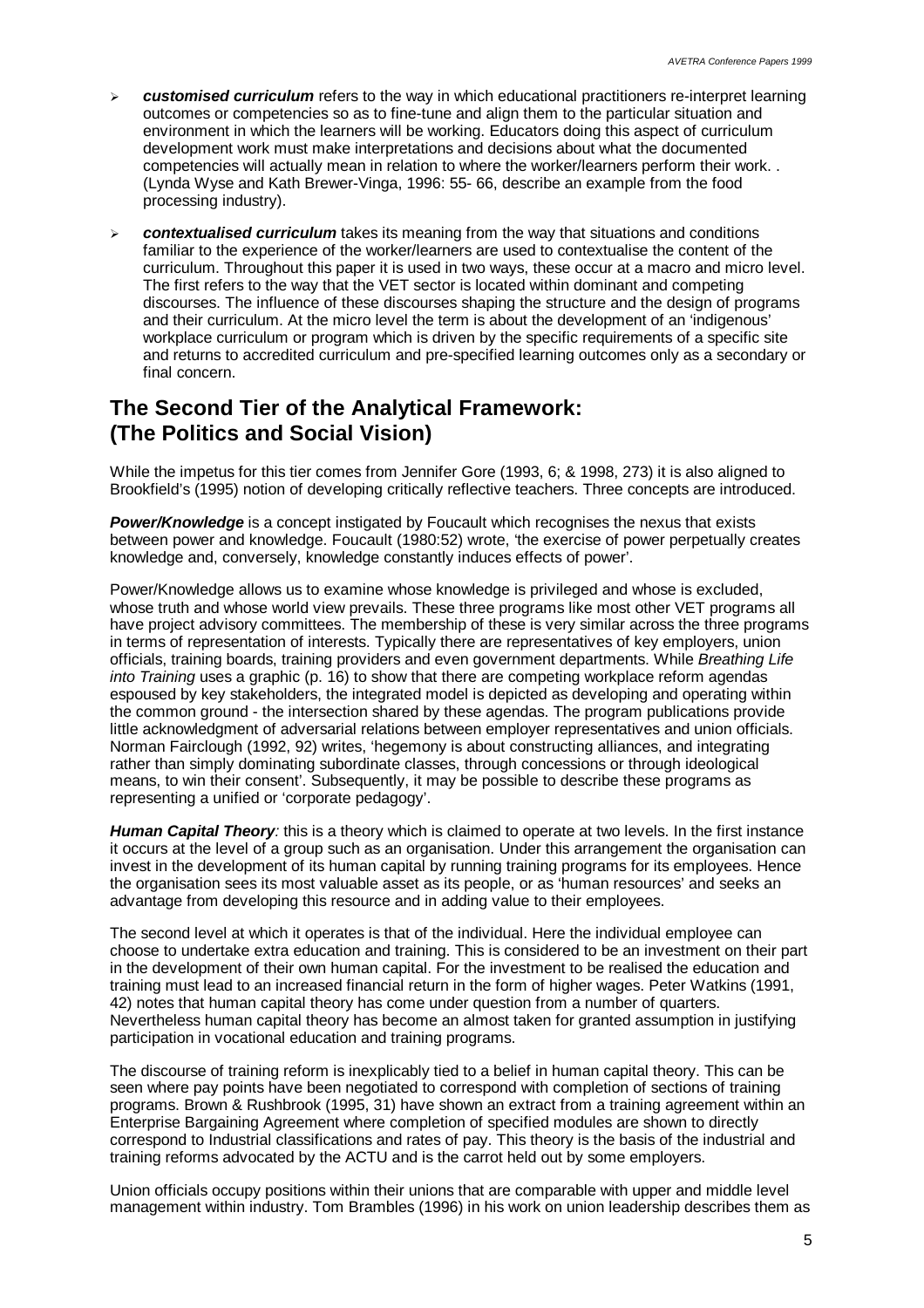occupying a privileged layer of the labour movement. In addition he argues that broking between capital and labour is the reason they exist. As such their interests can sometimes be enshrined within pragmatic and conservative behaviour. Pragmatic in the sense of providing their constituents with access to industrial classifications and pay points as set out in skill based awards and agreements. At the same time though it is also conservative in that learner/workers stay tied and invested to the wage/labour relations of capitalism.

Peter Ewer (1998, 17) has shown how some unions such as the Vehicle Division of the Australian Manufacturing Workers Union (AMWU), which has a majority of its members working as Operators and Production workers, has been able to procure substantial gains under these arrangements. This union has negotiated access to accredited training programs in most of the major car manufacturing plants and a high number of the network of component parts manufacturing. Ewer explains that rather than attempting to instigate a trade equivalence program of approx 960 hours of student contact time, the Vehicle Division opted instead for the VIC, a qualification with nominal contact hours half that of trade programs, but with a pay point of 96% of base trade wages. Thus putting their own spin on the notion of 'strategic unionism'.

*Managerial prerogative*: the term 'prerogative' means an exclusive right or privilege attached to an office or position. In this case it is the privilege attached to management. In the wage/labour relations of the workplace, the employer is the purchaser of labour. They pay wages to workers in exchange for their ability to do work. As the purchasers they exercise their right to make certain demands and determinations in line with their marketplace power. In industrial relations circles this power has been described as an 'inequality in bargaining power', (Buchanan 1996, 128).

Some policy analysts have already noted that in times of high unemployment, governments look to place excess labour market participants into education and training institutions. What is more governments need to involve the industrial parties - those directly involved in the wage/labour transaction. This gives the training credibility and turns these parties into powerful allies and advocates of training and education. This is done through involving them in the training processes, fostering their commitment and allowing them to develop ownership of the process.

Significantly, the training programs are all competency based. This is attractive to the industrial parties especially employers as it shows an attempt at building quality assurance into the training system. The achievement of the outcomes as pre-specified by the industrial parties being a means of assuring the quality and of certificating the worker/learner's labour power. This assurance of the quality of the labour power, (the level of skills, knowledge and attitudes) goes some way towards the removal of the uncertainty within the employment contract, in industrial relations this is called 'the inequality of uncertainty', (Buchanan 1996, 128).

Involvement of the industrial parties extends down to specific ownership of the curriculum. This is done by involving representatives of the industrial parties in each level of the reform agendas, in overseeing the development of curriculum, and its implementation within enterprises. By implicating the representatives of the employers and of the unions, governments are able to cut criticism of the training system and of the various programs being implemented. This results in what could be described as 'the corporate capture of curriculum' though in reality it represents more of a willing, handing over of the curriculum to corporate interests.

# **Conclusion**

What this paper shows to be missing from the analysis of innovative VET programs is overt recognition and discussion of the politics. All education is political, (Ira Shor 1993), and all curriculum development has been described as being a manipulative strategy, (Murray Print 1993, 15). Consequently, VET programs set out to provide worker/learners with particular knowledge, skills and attitudes. These knowledge, skills and attitudes are not neutral. Instead they are those that have been identified by the industrial parties and especially the employers as having value within the labour market. They are the skills, knowledge and attitudes which they are prepared to reward and remunerate. In fact they reward only what is in their interests. Contextualised and integrated enterprise based programs go somewhat further in supplying those skills and knowledges which have value in the internal labour market of the specific enterprise in which the worker/learner is employed. It is in this sense that the outcomes of these programs have direct relevance and utility. In fact individual employers have less interest in achieving industry wide competencies instead they care only about meeting the competencies required to do the work in their workplace.

Ira Shor (1992, 143) has raised objections to the subordination of curriculum to business interests when he writes,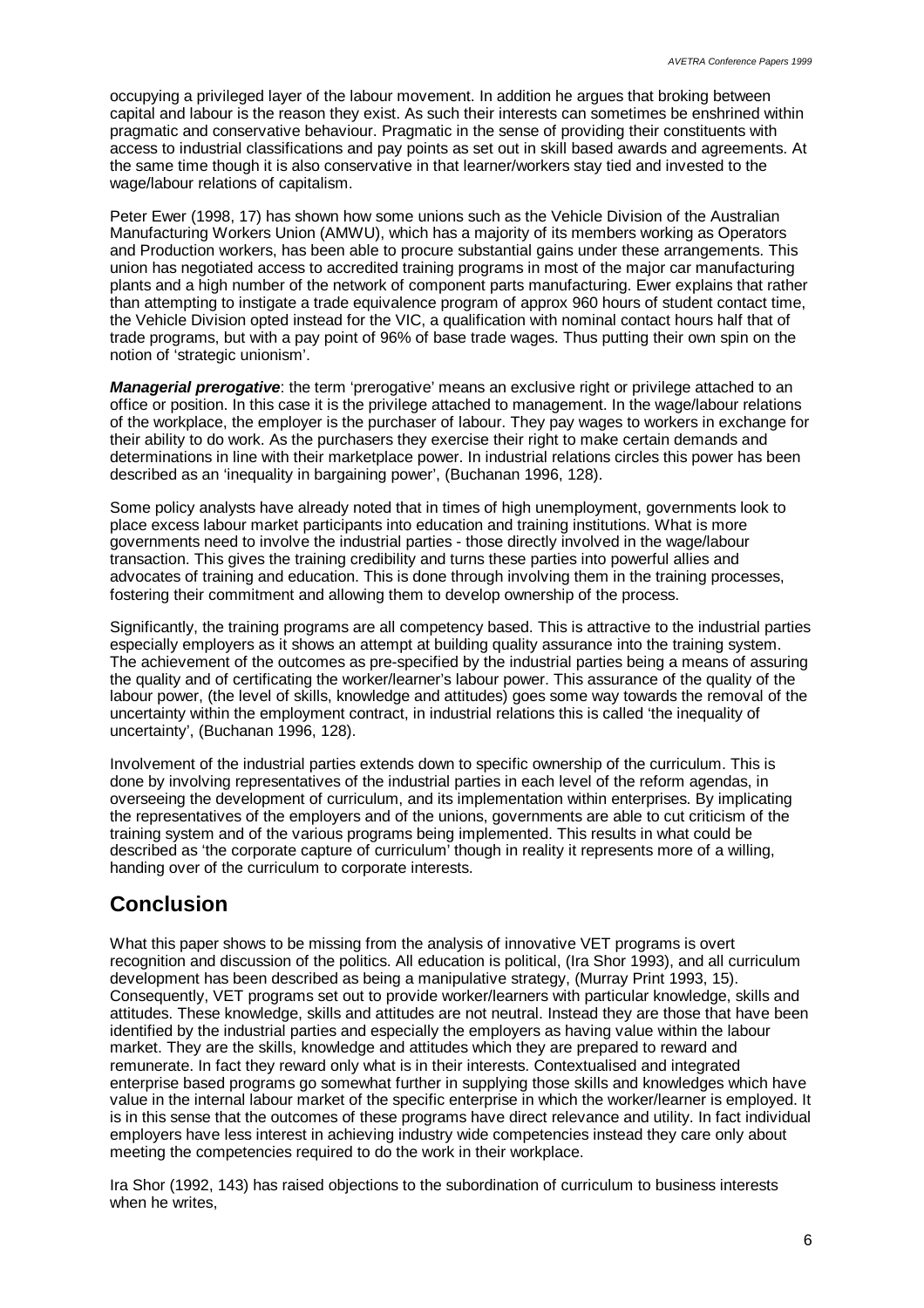... curriculum should not be driven by business needs because business policy is not made democratically at the workplace or in society. Business, industry, and the job market are not democratic or public institutions. They are operated hierarchically and privately from the top down. Why should education in a democracy subordinate itself to an undemocratic sector of society?

Yet this subordination rather than being treated as problematic is an ingrained, accepted and defining principle of VET programs.

The three program publications provide a rich array of data and materials for consideration within undergraduate and post-graduate AVET programs. On one level they are ideal for showing the evolution of Operator and Production level training programs within different policy contexts. They show creative approaches to instruction and they begin to show the limitations. On another level they stand as an example of what Dennis Carlson and Michael Apple (1998) call Power/Knowledge/Pedagogy.

A number of important questions arise on the nature and role of training programs in the dissemination and induction of worker/learners into the dominant discourse, (Schied et al 1998). This is especially problematic considering the variation in the outcomes that these discourses of economics, quality, teamwork and 'best practice' have come to mean for working people. It is also interesting to consider how training programs might be encouraging and coopting the active participation of working people to the implementation of lean production. Maybe these are the questions that can be asked within post graduate AVET programs?

Finally, Tom Inglis (1997, 4) explains the difference between empowerment and emancipation, '... empowerment involves people developing capacities to act successfully within the existing system and structures of power, while emancipation concerns critically analysing, resisting and challenging structures of power'. Gore (1998) argues that we need to consider the limitations that exist for radical pedagogies and empowerment derived from the institutions and contexts where they occur. It is important to realise that in a sector that cannot even talk openly about politics it stands to reason that the best that can be hoped for are small reforms. For some it may even seem like working in a confined space. In fact to profess more radical approaches within VET immediately identifies those making such claims as unrealistic, positioning them outside the dominant discourse, and able to be excluded as irrelevant.

#### **ACKNOWLEDGMENT**

Thanks to Elaine Butler for having a read over and suggesting some points that were in need of further clarification.

#### **BIBLIOGRAPHY**

Brambles T, (1996), Managers of Discontent: Problems with Labour Leadership, in Kuhn R and O'Lincoln T, in *Class and Class Conflict in Australia*, Longman, Melbourne, 40 - 57.

Brookfield S D, (1995), *Becoming a Critically Reflective Teacher*, Jossey Bass, San Francisco

Brown M and Rushbrook P, (1995), Bringing in the Operative: Case Studies in Work-Based Training and Micro-Economic Reform, in Ferrier F and Selby Smith C, (Ed), *The Economics of Education and Training 1995*, Centre For Economics of Education and Training, AGPS, Canberra, 15 - 34

Buchanan J, (1996), Industrial Relations, Enterprise bargaining, and the Continuing Relevance of Socialist Principles, in Battin T and Maddox G, *Socialism in Contemporary Australia*, Longman, Melbourne.

Carlson D and Apple M W, (1998), *Power/Knowledge/Pedagogy: the Meaning of Democratic Education in Unsettling Times,* Westview Press, Boulder

Collins M, (1991), *Adult Education as Vocation: A Critical Role for the Adult Educator*, Routledge, New York Cooney R, (1993), Learning from Experience in Integrated Curriculum, in *Critical Forum*, 2, (2), 52-58.

Deakin R, (1995), Breathing Life into Training, in *Office of Multicultural Affairs*, National Training Reform and NESB Workers, Seminar proceedings, AGPS, Canberra.

Devos A, (1998), Part of the Union: Debates and Discourses in Trade Union Education, in *Studies in the Education of Adults*, 30 (1), 80 - 89.

Edwards R, (1997), *Changing Places: flexibility, lifelong learning and a learning society,* Routledge, London.

Employment Skills Formation Council (ESFC), (1992), *The Australian Vocational Certificate Training System*, AGPS, Canberra.

Ewer P, (1998), The Training Strategies of the Australian Union Movement, Paper Presented to *Training Matters* conference, York University, Toronto.